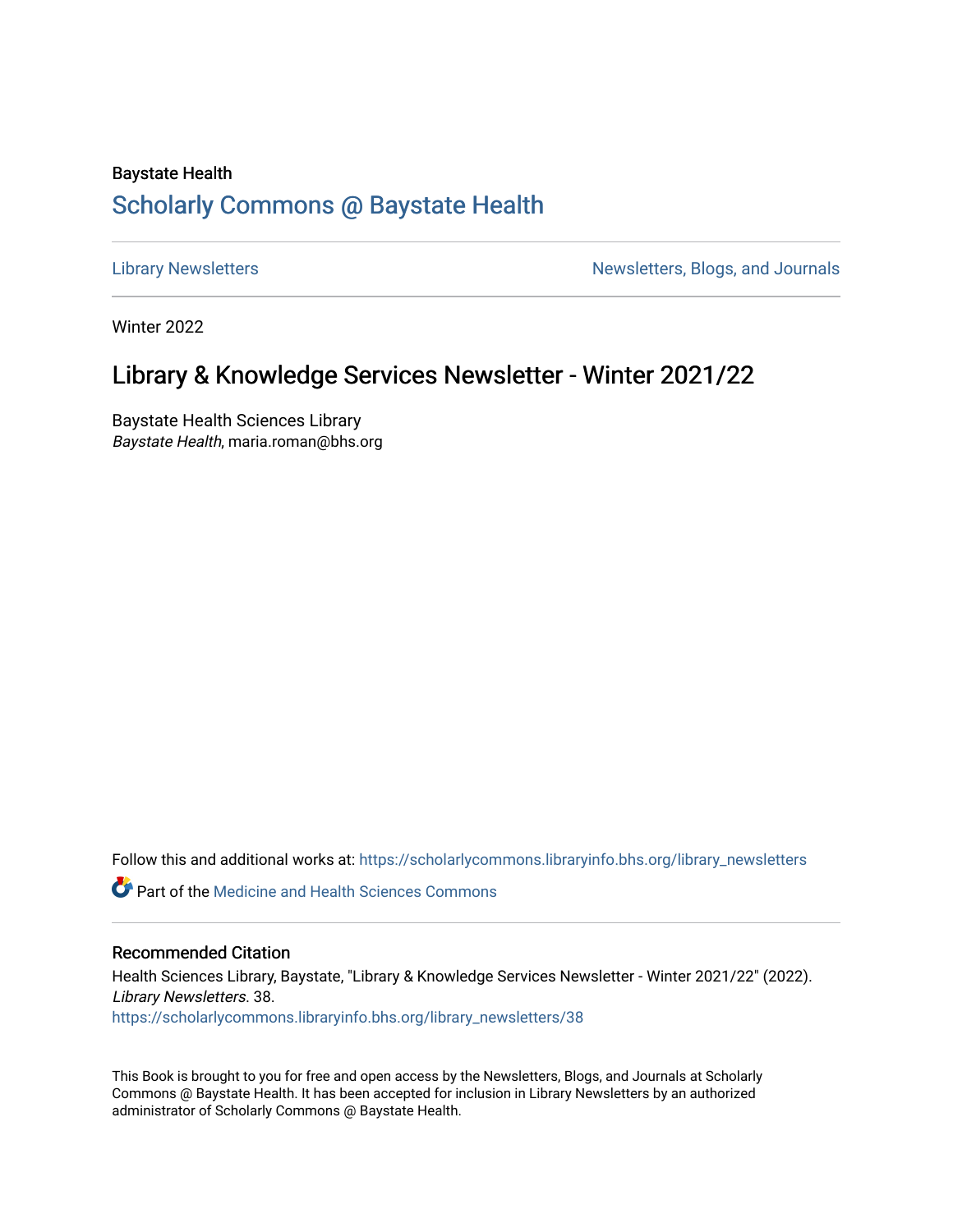# Baystate Library & Knowledge Services

# Newsletter – Winter 2021/22

**FAST ACCESS TO RELIABLE HEALTH SCIENCES INFORMATION**

# Message from the Librarian

comprehensiveness. In earlier years the [medica](https://spark.adobe.com/page/RZv1jovPmZKXt/)l literature was individually read by NLM indexers adhering to a manual, intellectual indexing process. By mid-2022 it is expected that all course of the last year, the track participants of the track participants of the track participants of the track participants of the track participants of the track participants of the track participants of the track parti journal articles indexed for Medline will Every January the National Library of Medicine (NLM) adds new terms to its controlled vocabulary thesaurus called MeSH (an acronym for Medical Subject Headings) comprised of hundreds of thousands of terms that reflect the dynamism of language and everevolving nature of science. When searching PubMed, MeSH can be augmented with natural language keywords and phrases that may one day themselves become new headings. Many new MeSH terms are identified electronically from the literature or are submitted for consideration from clinicians, scientists and scholars alike to denote important, emerging concepts. Many synonyms, singular and plural word forms and variant spellings, for example are automatically mapped to standardized MeSH terms for greater be done by automated indexing - with actual human review and curation of results only as needed. While the process has been phased in gradually, it will be interesting to learn of any relative impact on search precision in  $\mathbf{r}$  for detection  $\mathbf{r}$ 

Ellen Brassil, MLIS, MAT AHIP



## Scholarly Commons@Baystate

Scholarly Commons @ Baystate Health is a repository of scholarly works showcasing research and expertise within Baystate Health.

[See the most recent quarterly](https://scholarlycommons.libraryinfo.bhs.org/do/search/advanced/?q=&start=0&start_date=10%2F01%2F2021&end_date=12%2F31%2F2021&context=3897337&sort=score&facet=)  publications of [Baystate employees](https://scholarlycommons.libraryinfo.bhs.org/do/search/advanced/?q=&start=0&start_date=10%2F01%2F2021&end_date=12%2F31%2F2021&context=3897337&sort=score&facet=)

## Scholarly Commons Readership Snapshot



During the  $1<sup>st</sup>$  quarter of FY 22 over 1,000 institutions in 123 countries have viewed Baystate Health's Scholarly Commons database. There were 6,377 hits and 3,601 downloads.

### **Announcements**

Please remember that masks must always be worn in the Library. Thanks for your cooperation.

All Baystate employees now have badge access to the Health Sciences Library 24/7 by tapping the badge reader outside the entryway. We will soon be installing a buzzer/intercom for those times when someone without access, such as a customer rep or repair person might need to gain entry - or for those few times when someone has left their badge in a coat pocket! Expect details soon!

Congratulations to library staff member, Bridget Gunn, for her contribution to a recently published systematic review.

**\_\_\_\_\_\_\_\_\_\_**

Doty E, DiGiacomo S, Gunn B, Westafer L, Schoenfeld E. What are [the clinical effects of the different](https://pubmed.ncbi.nlm.nih.gov/34179874/)  [emergency department imaging](https://pubmed.ncbi.nlm.nih.gov/34179874/)  [options for suspected renal colic? A](https://pubmed.ncbi.nlm.nih.gov/34179874/)  [scoping review.](https://pubmed.ncbi.nlm.nih.gov/34179874/) *J Am Coll Emerg Physicians* 

### Announcing a New & Improved Catalog System

The new catalog includes simple and advanced searching, title lists, and complete record displays. The new mobile format allows search and retrieval access to the library's catalog through your mobile devices. Try [searching](https://b95038.eos-intl.net/B95038/OPAC/) now!



The Health Sciences Library honors and recognizes February as Black History month. We invite all to stop by and explore our special collection that focuses on combatting racism as well as our many health sciences books on related topics in population health, all available for circulation.